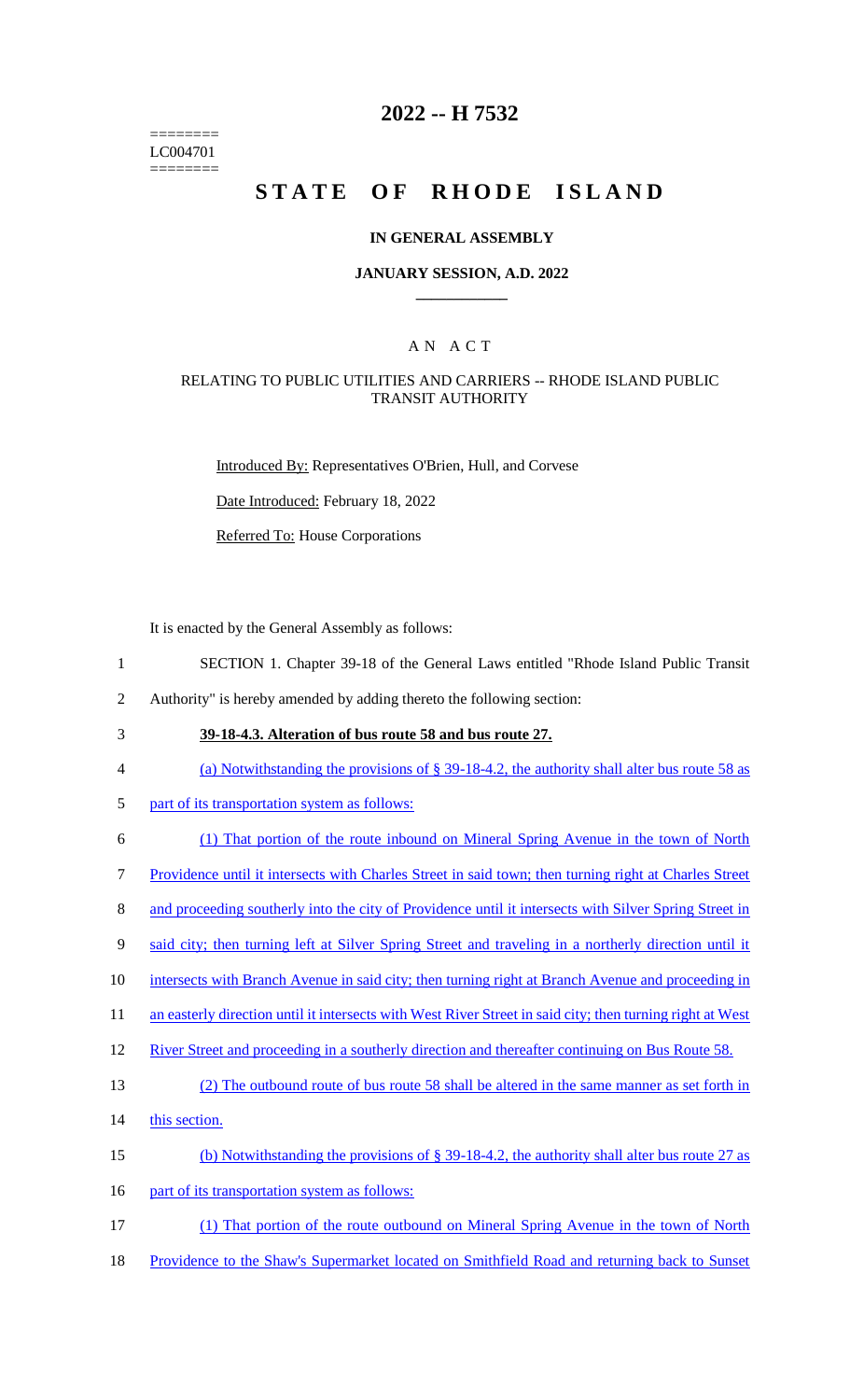- 1 Avenue, Bourne Avenue, and Centerdale and thereafter continuing on bus route 27.
- 2 SECTION 2. This act shall take effect upon passage.

======== LC004701  $=$